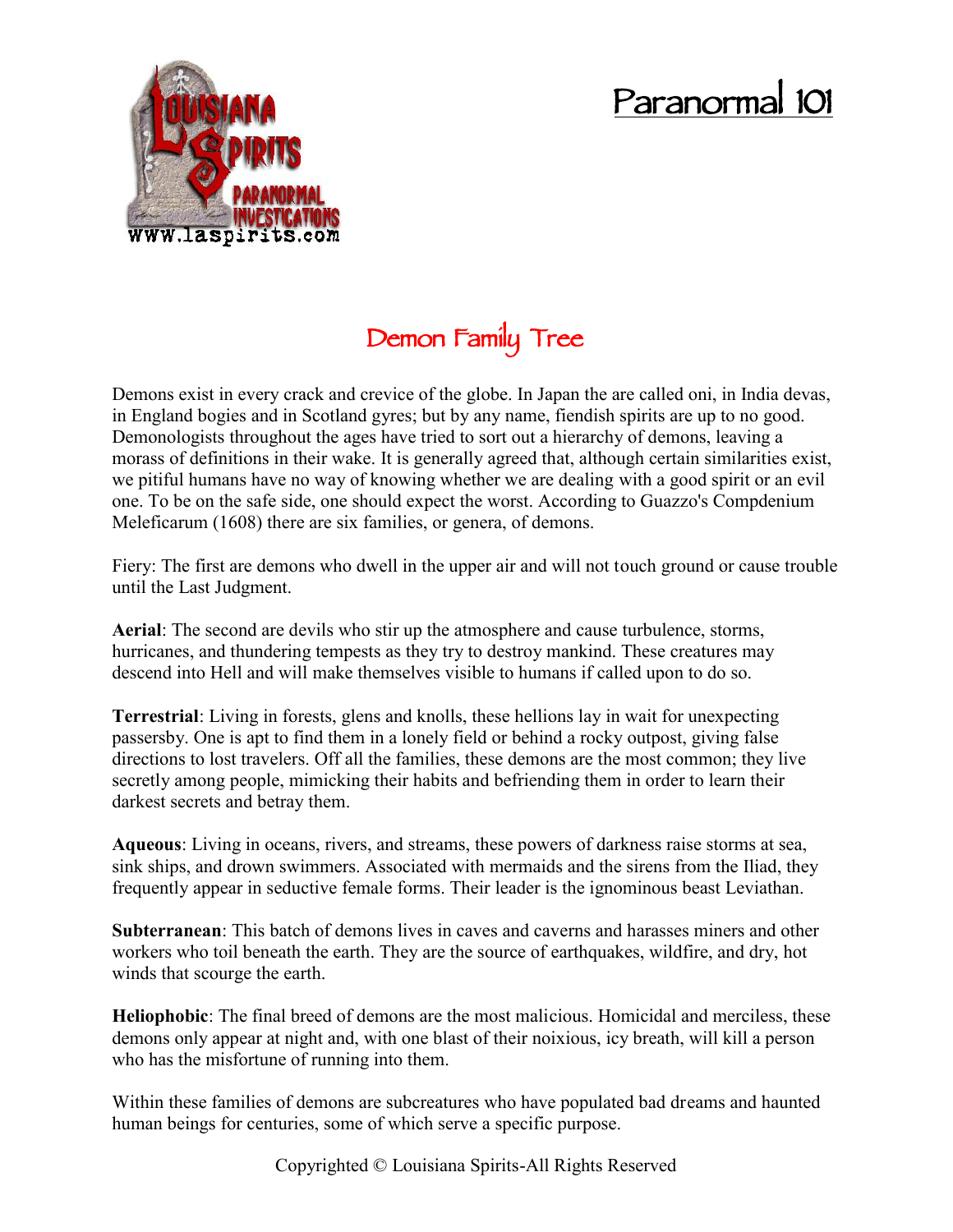Heathen activities such as dancing, blasphemy, promiscuity, miserliness, tyranny, laziness, gambling, and pride all have their patron demons. Diseases like asthma, croup, insanity, and indigestion are also caused by particular devils, as are phobias of heights, water, and flying. In fact, almost every blight on the face of the earth can be attributed to some sort of evil spirit of the same name. Of the millions of demons, a few stand out in their foul ignominy.

#### **Ahrimanes**

In a Persian tale that influenced development of the Christian idea of evil, the Ahrimanes are angels that followed their leader, Ahriman, to stage a revolt against the principle of good, known as Orzud or Ormazd. Ahriman and his followers were expelled and went to live on earth, where they were rejected. As revenge, Ahrimanes injured the earth's inhabitants.They now live in the space between the stars and the earth.

#### **Beast 666**

According to the book of Revelation, the end of the world will be heralded by the unleashing of a horrible demon into the world. In one final, desperate attempt to reassert himself, the Devil will send a false prophet - the Antichrist - and the Beast 666, a ferocious apocalyptic creature who rises from the sea ridden by the whore of Babylon. Beast 666 is a scarlet-hued monstrosity with the body of a leopard, the feet of a bear, and the jaws of a lion. It sports ten horns and seven heads, and spews blasphemy and haughty words from each of its seven mouths. It will have power over the world for forty-two months, and within that time dwellers on earth whose names have not been written in the book of life from the foundation of the world will marvel to behold the beast, because it was and is not and is to come'. (Revelation 17:8). The Beast will lay waste to all around it, visiting plague and destruction on the lives of mankind and defeating the power of the saints. In time, the Beast will be accompanied by the false prophet, or Antichrist, who will trick people into believing that he is the Messiah. The Antichrist will fashion brazen images of the Beast, commanding the masses to adore it. He and the Beast will brand their followers with the mark 666 upon their forehead or hand, and anyone who resists will be slaughtered. According to the prophecy, the Day of Reckoning will dawn in a place called Armageddon: the false prophet, the Beast 666, and the legions of evil will do battle with the Son of God, seated 'faithful and true' upon his dazzling white horse, and an army from heaven bedecked in gleaming white linen. In the long awaited final triumph of good over evil, Judgment Day will come and the false prophet and Beast 666 will be captured and hurled into a boiling lake of fire and brimstone. The Devil will be chained and locked in Hell for a term of a thousand years, and all true believers who refused to succumb to the Beast will be saved.

#### **Djinns**

Also known as jinns of ginii, some of these Arabian spirits are good and others are bad. The evil ones enter the body through all five orifices, going straight for the head to drive their victims mad. The good ones can be persuaded to grant favors and wishes. They are related to another band of Persian monstrosities, the div. The Djinns' tendency to enter a human through the mouth or nose has led to the precaution of covering one's mouth when yawning or coughing and saying 'gesundheit' or 'God Bless You' when another sneezes.

#### **Elves**

Related to and often confused with fairies and goblins, elves are created from the root of the magical mandrake plant. If treated well, they can be wonderful helpmates, amassing great wealth and power for their master. If treated cruelly, an elf will see that its owner gets his or her just desserts - often in a violently grotesque fashion. Occasionally, elves collaborate with witches, especially in swapping one of their own children, otherwise known as changelings, with newborn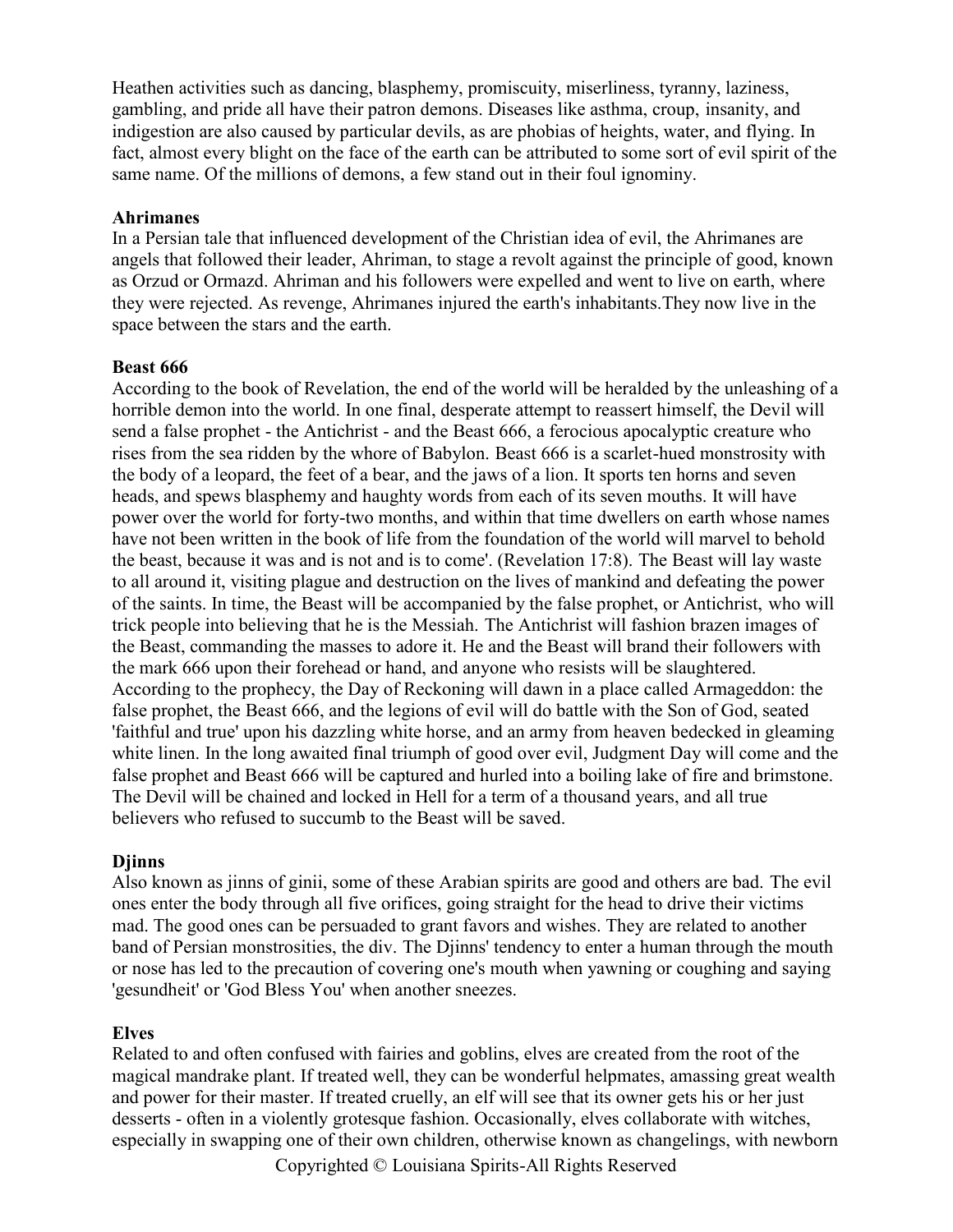human infants. Hopdance is a famous Scottish elf who goads people into frenzied dancing and orgiastic frivolity

#### **Fairies**

Fairies, known in different parts of the world as nymphs, little people, trolls, or spirits, these creatures play a vital role in popular superstitions. Their origins are most likely pagan, and thus they have been demonized by organized religions. As a group, they are usually diminutive and capricious, as likely to lend a hand as they are to torment and tease. For the most part, these entities live in the natural places they protect: trees, fields, forests, rivers, banks, bridges, and stony ledges for example. They are easily whipped into a fury if proper respect is not paid to their home, but their wrath can be avoided with gifts of food, flowers or coins. The adore lovers, music, dance, and laughter, but once crossed can be vicious enemies. They are often responsible when something is missing, as they look at any human possession as fair game. The more malicious kinds will kill or maim a human, but only if the person stupidly blunders into their territory without heeding their rules or paving the way with a small gift. They can be warded off with iron or steel since they abhor any element of industry or violence. According to some, these little people are actually fallen angels who were saved from Hell by Christ. As the angels fell, Christ lifted his hand to stop the least responsible beings at the earth's surface, thus some vestige of goodness has remained in them.

#### **Fates**

These three hags are memorialized in Homer's Odyssey. One spins the yarn of a person's life, one measures its length, and the last snips it off with her sharp shears. The demonologist Alphonsus de Spina believed the fates were not real women but demons.

#### **Ghouls**

Also known as ghosts, ghouls tend to haunt graveyard and unearth the freshly buried. In some Middle Eastern cultures, ghouls were thought to devour small children and corpses. These undead creatures also like dark lonely places such as mountain tops and windswept plains. Legend has it that dogs can see ghouls, which is why they occasionally bark at what appears to be nothing to the human eye. If you want to see a ghoul, stand behind a dog and look between its two ears down the middle of its head

#### **Gremlins**

Generally good-natured, gremlins usually behave badly when they are pulling a prank.Gremlins are goblins that haunt the air, traumatizing pilots and air travelers by suddenly swooping up from their underground pits around airports and landing strips and grabbing a plane's wing. They are green in color and covered with mossy hair, and they use their webbed feet to suction onto airplanes and other industrial machines. They empty full fuel tanks, disorient the gauges in the cockpit, and cause turbulence. An old wives' tale claims that when you hear thunder, the rumbling comes from the gremlins' favorite pastime, sky bowling. As technology advances, gremlins have found new arenas in which to play their tricks; computers, telephones, and televisions are only a few of the modern machines they now haunt.

#### **Harpies**

The harpies are hags from Hell, vicious shrews repulsive to behold. They torment their victim with unearthly screeches and wails, all the while scratching eyes out and tearing flesh with their hideously long fingernails. The Harpies were originally storm goddesses in ancient Greece or, some believe, aspects of the death goddess. Later myths depicted them as "body snatchers". Their number varied, up to eight (or even more). As "snatchers" they were described as monsters with female heads (fair-haired), claws, bear's ears, and vulture-like bodies.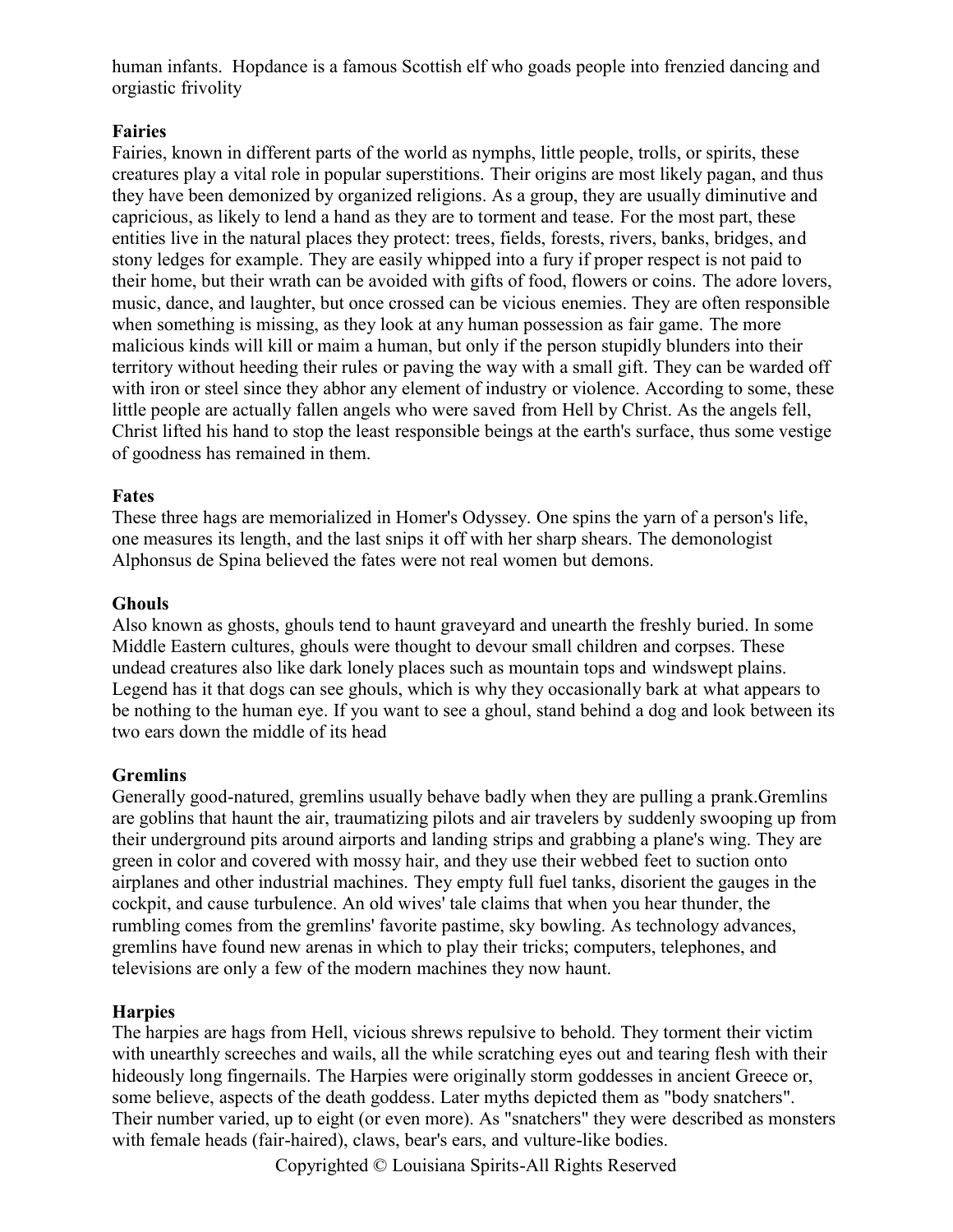There are almost as many parents listed for each as there are mythographers, so take what is listed here with a grain of salt! The three which are most agreed upon as Harpies are starred  $*$ below. The others are also included on many lists:

\* Aiello (Means "Howler") Said to be the daughter of Electra and Thaumas? She is the personification of the whirlwind. One of the two mentioned by Hesiod.

\* Celaeno (Means "Screamer") She is the personification of heavily clouded skies. Daughter of Gaia?

Kelaino (Possibly an alternative form of the above.) No other information.

Lelaino No other information.

Nicothoe No other information.

\* Ocypete (Means "Swift") Personification of storm winds. Daughter of Gaia? One of the two mentioned by Hesiod.

Podarge (Possibly another form of Celaeno) The only Harpy mentioned by Homer. No other information.

Other sources tell that the Harpies are hags from Hell, vicious shrews repulsive to behold. They torment their victim with unearthly screeches and wails, all the while scratching eyes out and tearing flesh with their hideously long fingernails. Ladies of the night, Harpies may initially take the form of beautiful women to seduce their victims into lustfulness; but inevitably, as passions mount, they will suddenly reveal themselves, more often than not causing the death of their victims. The wailing banshee that visits an Irish family to announce an impending death is a commonly seen Harpie.

# **Hellhound**

The three-headed guard dog of the gates of Hell, the Hellhound is related to the Roman dog Cerberus who stood at the entrance to Hades. The dog's heads are a parody of the Holy Trinity. The Hellhound accompanies the Devil on his night hunts.

#### **Hobgoblins or Goblins**

Related to fairies and other little devils, goblins or cobolds, are predominant in England and Ireland. Rarely seen in cities, goblins are sooty-faced, hirsute creatures who loiter around rural villages and farmhouses causing trouble for the folks they live with. Blowing out hearth fires, knotting up ropes, and undoing chores are only a few examples of the pesky tricks these demons play. Their acts are hardly ever fatal, and if they happen to be in the mood, goblins will occasionally complete a task left undone.

#### **Imps or Familiars**

Imps take the form of small animals, rodents, insects of frog-like creatures. They are the errand boys of witches, who send them off to execute a particular spell or charm. Because they are small, they are easily kept in boxes, bottles or pockets. Witches suckle them on a third teat, otherwise known as the Devil's Mark.

#### **Incubi**

An Incubus, meaning 'to lie on' is one of a horde of demons who take human shape and descend on sleeping women in the middle of the night, either raping them or inspiring lustful dreams and desires. Nuns and maidens are often the victims of the incubus's visit, and a pregnancy in a convent is usually the result of such a visit. Copulation with an incubus, reports claim, is a decidedly disgusting affair. The entity allegedly sports an immense frozen penis that he uses to tear viciously into the internal organs of his victims. If, as unbelievable as it may seem, a woman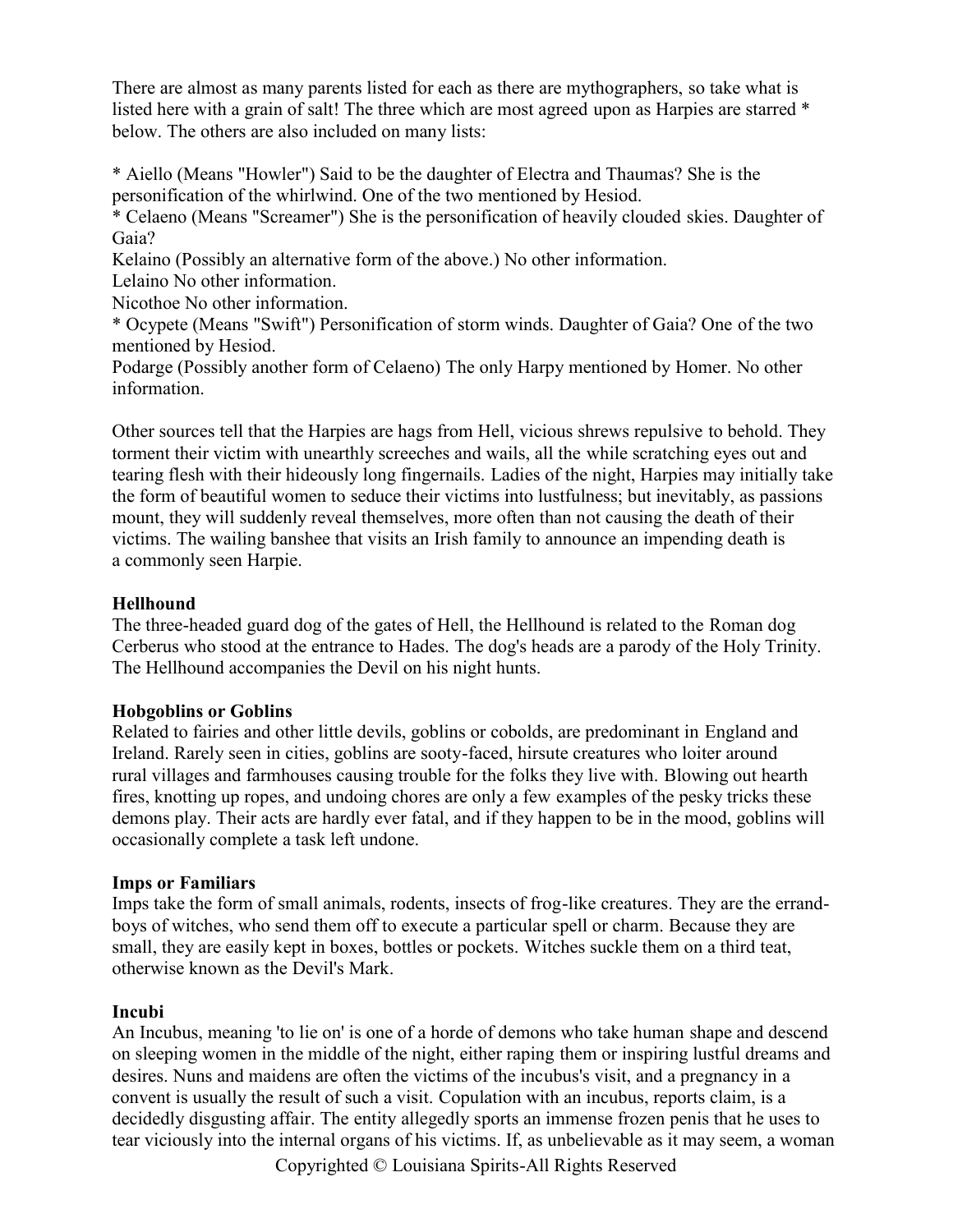invites an incubus to her bed, all members in the household will fall into a trancelike sleep, even the woman's mortal lover who may be snoring alongside her. In the Middle Ages, any baby born with a mental of physical deformity was considered to be the progeny of this vile union.

#### **Knockers**

Knockers are yet another tribe of little people who torment miners working underground in tunnels and caves. If a worker happens to catch site of a Knocker or approach one, legend has it that he will come down with a painful rheumatism. If left alone, Knockers are generally considered harmless.

# **Luciferge**

These hideous demons roam the earth searching for souls to kidnap and bring down to Hell. Equipped with razor-sharp talons and beaks the use to tear the soul from its body, they are the henchmen that come to collect on a deal made with the Devil. Their counterparts, the Malebranche, torment some of the worst sinners in Hell. These unnatural beasts have snakes coming out of their noses and ears and sport cloven hooves and tails like their beloved leader.

When a doomed individual takes his last breath, the Malebranche leap on his soul with whoops of joy and carry it off to its horrible fate in a cloud of stinking, sulfurous smoke. Mourners present at the moment of death have been known to catch a whiff of the telltale odor of damnation

### **Monsters**

The following entities, Vampires, Werewolves and Zombies cannot technically be called demonic, as they are not sent by the Devil to tempt and torment the innocent, nor do they play a role in punishing sinners in Hell. However, being a foul and notorious group, the perpetrate violence and evil on the world and call upon dark forces for their powers. For this reason they are included here..

#### **Nightmare or Mares**

Waking with shortness of breath or heaviness in the chest is evidence of a visit by a nightmare demon. These heinous creatures attack at night, sitting on a person's chest and breathing putrid breath into their nostrils. Their exhaust causes horrible dreams; and if the person awakes while the demon is still present, he or she will be paralyzed under the weight of the monster.

#### **Poltergeists**

Also called 'jumping demons', these creatures reside in people's homes and play irritating tricks at night. They will break dishes, hide belongings, shake the walls, and turn lights and stereos off and on. Poltergeists like to creep up and rip the covers off sleeping victims. They also love to stand at the edge of the bed and tickle the bottoms of feet. Occasionally a poltergeist gets violent, resulting in injury to their victims or, more rarely, death. For the most part, however, poltergeists are harmless, albeit irksome and often terrifying household pests.

#### **Succubi**

The female counterpart of the incubus, a succubus (meaning 'to lie under') attacks innocent men in their sleep. The denizens of Lilith, succubi sit astride a man's prone body and have their way with him. Often taking the form of beautiful women, succubi will instantly turn into miserable hags if confronted with their real identities. Monks in monasteries are often visited by these troublesome spirits who inspire dirty dreams and tempt the brethren with their lusty ideas. In the Middle Ages, fearful monks tied crucifixes to their genitals before retiring at night as protection against nocturnal visits by succubi.